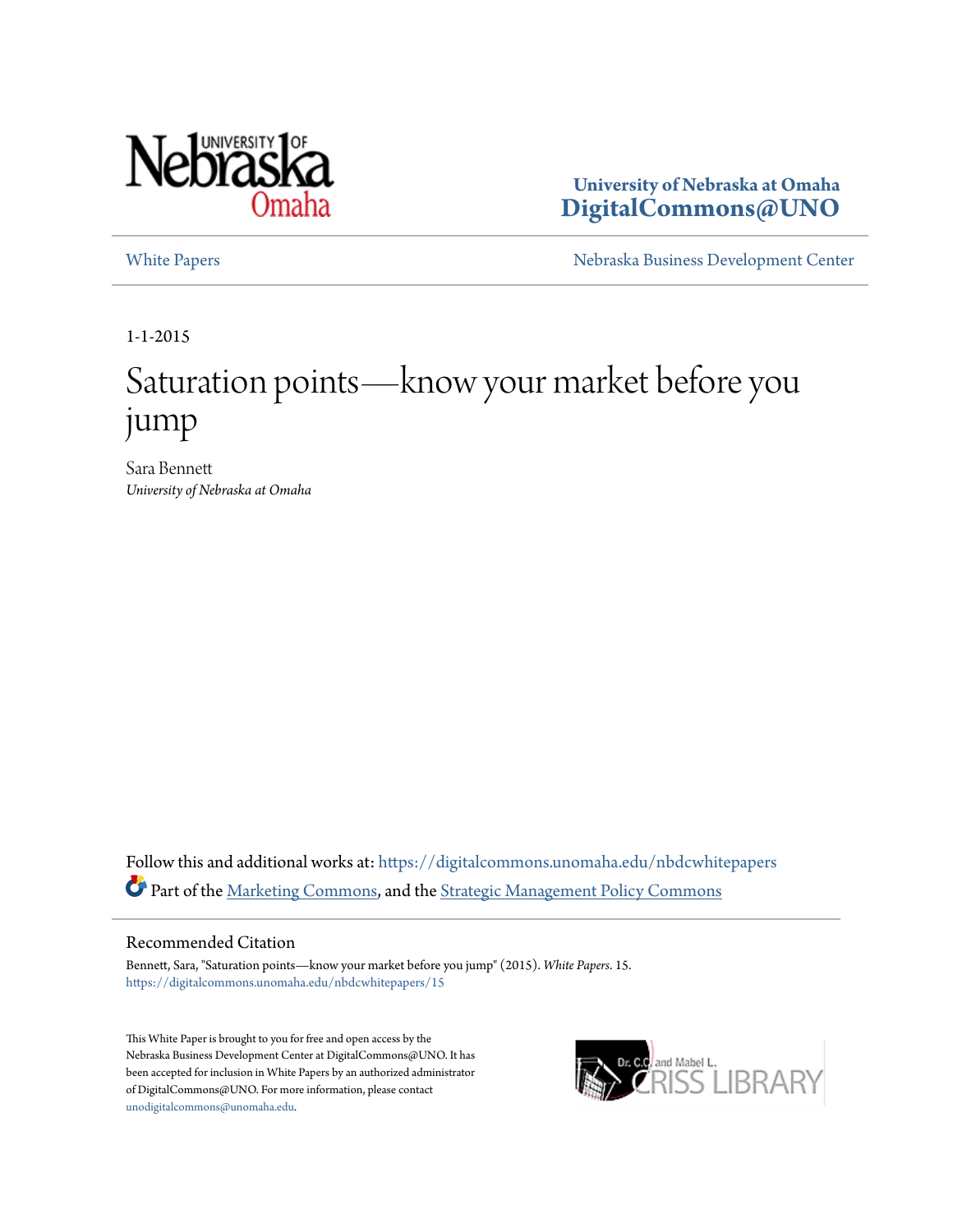#### PUBLICATION OF THE NEBRASKA BUSINESS DEVELOPMENT CENTER



## **Saturation points—know your market before you make it to your market**

*What may appear at first glance as a growing industry in your area with substantial opportunity may in fact be an industry with too many players already in that market.* 

want to start a restaurant. Lots of restaurants have opened in my community; it must be the way to go, right?

**I** This has been the viewpoint of small business clients I have worked with. They see growth in a particular industry and translate that into a potential opportunity. Growth might be occurring within a particular sector – in this case inside the restaurant industry – however we need to dig a little deeper to understand the advantages and pitfalls of this growth. Let's go back to the restaurant example. If lots of restaurants have popped up recently is the market saturated? Can another business survive in a crowded market?

Market saturation combines many facets that you should consider, no matter what industry you are interested in. Take a look at the demand and supply of your product or service to find out if there really is market share you can capture. What may appear at first glance as a growing industry in your area with substantial opportunity may in fact be an industry with too many players already in that market.

#### Your market research options

- Option One—contact Nebraska Business Development Center. We have premium market research reports with valuable data you can use—and we can help you figure out what it all means.
- Option Two—conduct your own research. Go out into the market and ask consumers, lots of consumers, their viewpoint about your product or service.
- Option Three—start looking on the internet. An abundance of free data is out on the web, find it and use it!

#### Where are the workers?

Next, consider available labor. Nebraska is fortunate to have a robust economy and low unemployment rate, but that presents issues. Low unemployment can be a risk indicator for potential saturation in the labor market. The number of available, qualified workers in your area might be limited. Estimate how many employees you will need and conduct research to determine if there is an available pool of individuals with appropriate skills for your business.